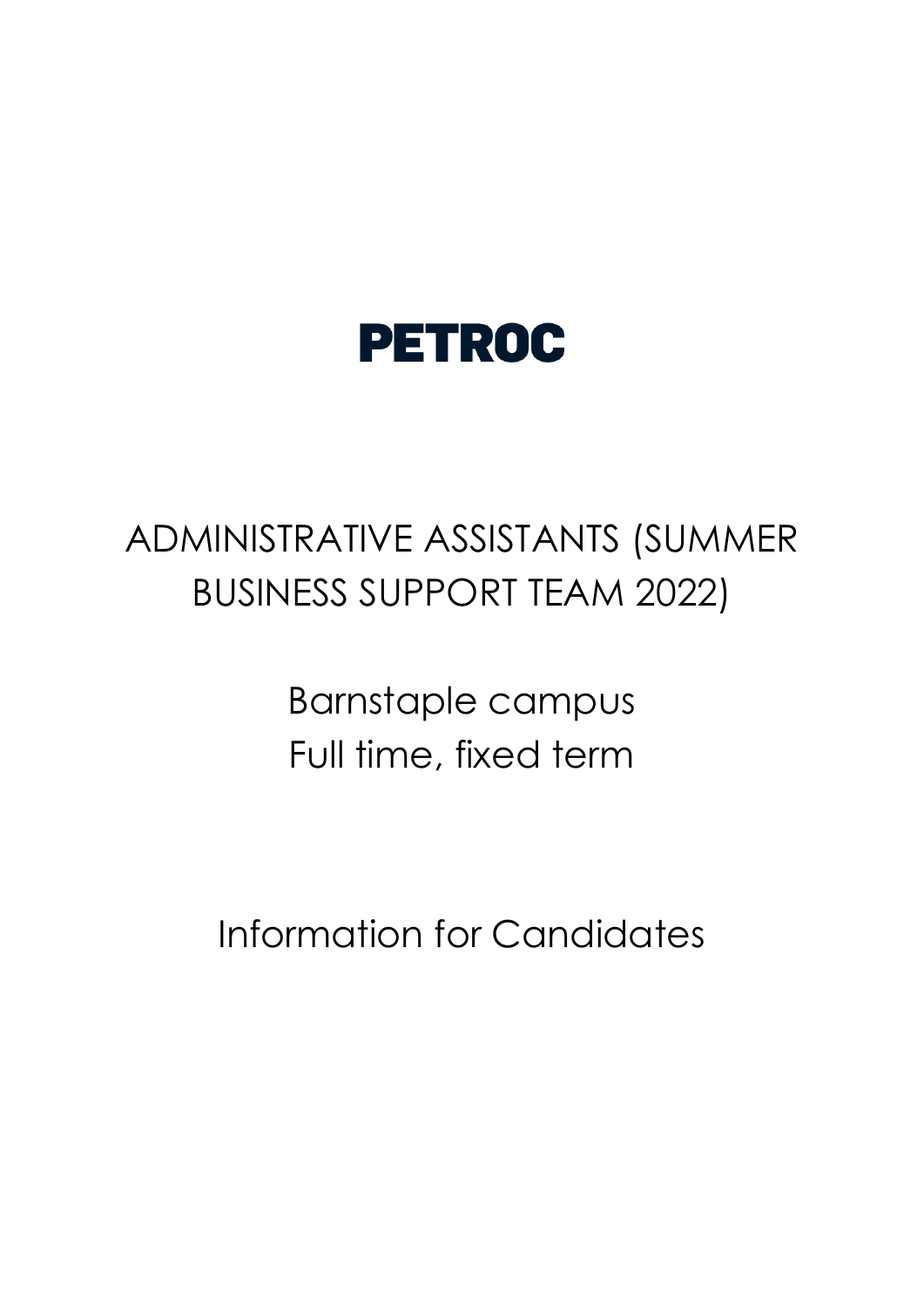

# **TERMS & CONDITIONS OF EMPLOYMENT**

#### **Hours of Work**

You will be expected to work such hours as are reasonably necessary for the proper performance of your duties and responsibilities. Staff will normally work a 37-hour week, pro- rata for staff on a part time basis.

# **Holiday**

You will be entitled to 30 days paid leave per annum, plus Bank Holidays; pro- rata for staff on a part time basis. The college traditionally closes between Christmas and the New Year and these three days are additional to your leave entitlement.

# **Pay**

As detailed in the job description below.

# **Probationary Period**

As with all Petroc appointments, there will be a 6-month probationary period. This is to provide the opportunity for your line manager to ensure that you are supported in your role and progressing as expected. The notice period will be one week during this probationary period.

#### **Pension Scheme**

You will automatically join the Local Government Pension Scheme. Your contribution would be from 5.5% of your gross salary, with Petroc contributing 14.9% on your behalf.

#### **Performance Development Reviews (PDR)**

All Petroc employees are required to take part in annual PDR's. Your review is aimed at establishing work targets and identifying any training and development needs you may have.

#### **Induction**

On joining, you will take part in our induction programme including, Equality, Diversity & Inclusion Training, Health & Safety, Safeguarding and Prevent Training as part of your Contract of Employment.

#### **Trade Unions**

You will be entitled to join a union at the college and are encouraged to do so by college management. College management consults with staff through a Joint Consultative Committee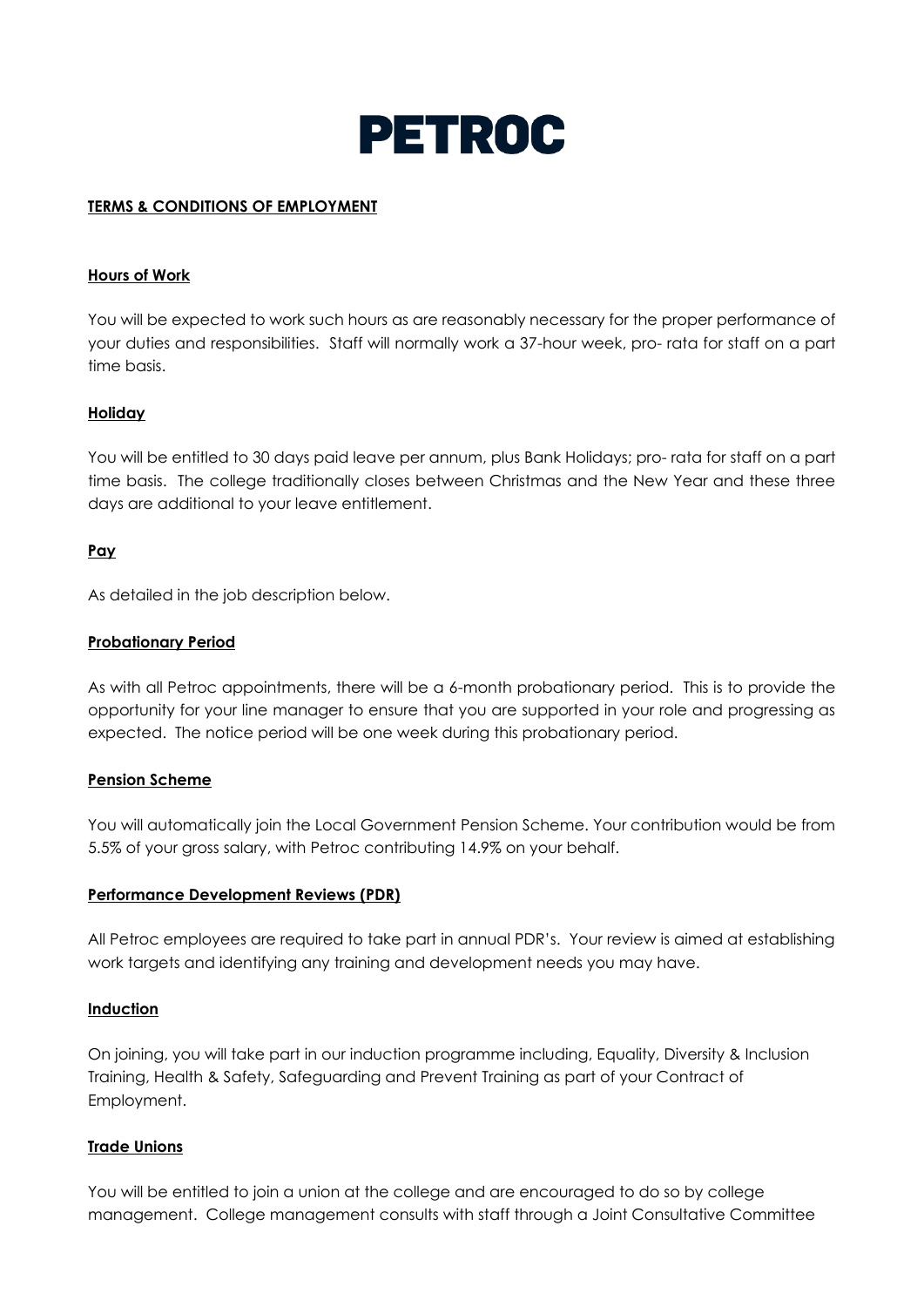framework upon which recognised trade unions and/or professional organisations are represented. The recognised union for support staff is UNISON. If you are appointed to the post you are applying for and wish for more information, the Human Resources Office will put you in touch with the appropriate branch representative.

# **Criminal Background Disclosure**

You are required to declare any pending criminal prosecutions you may have as well as any spent criminal convictions, cautions, reprimands and final warnings as defined under the Rehabilitation of Offenders Act 1974 (Exceptions) Order 1975. The only exception to this requirement is that you would not need to disclose any 'protected' cautions or convictions as defined by the Rehabilitation of Offenders Act 1974 (Exceptions) Order 1975 (Amendment) (England and Wales) Order 2013.

**Please note, failure to disclose this information at any stage of the selection process could lead to dismissal upon appointment in a role.**

**DBS Disclosures will be taken up on successful candidates only.**

# **Sick Pay**

Petroc offers you the benefit of an enhanced sickness allowance when absent due to illness after your probation period. This allowance ranges from 30 days full pay and 61 days half pay during 1st year of service up to a maximum of 183 days full pay and 183 days at half pay after 5 years' service.

# **ID Badges**

Photo ID badges are issued on appointment and can be used for photocopying and library borrowing as well as for identification purposes. It is a requirement that you wear your badge whilst on any college premises.

#### **Car Usage & Expense Claims**

On occasions you may be required to use your own vehicle for travelling between campuses. In order to claim mileage expenses your car insurance must cover you for business usage. A copy of the insurance certificate would need to be supplied along with a driving license check to the customer services team on joining.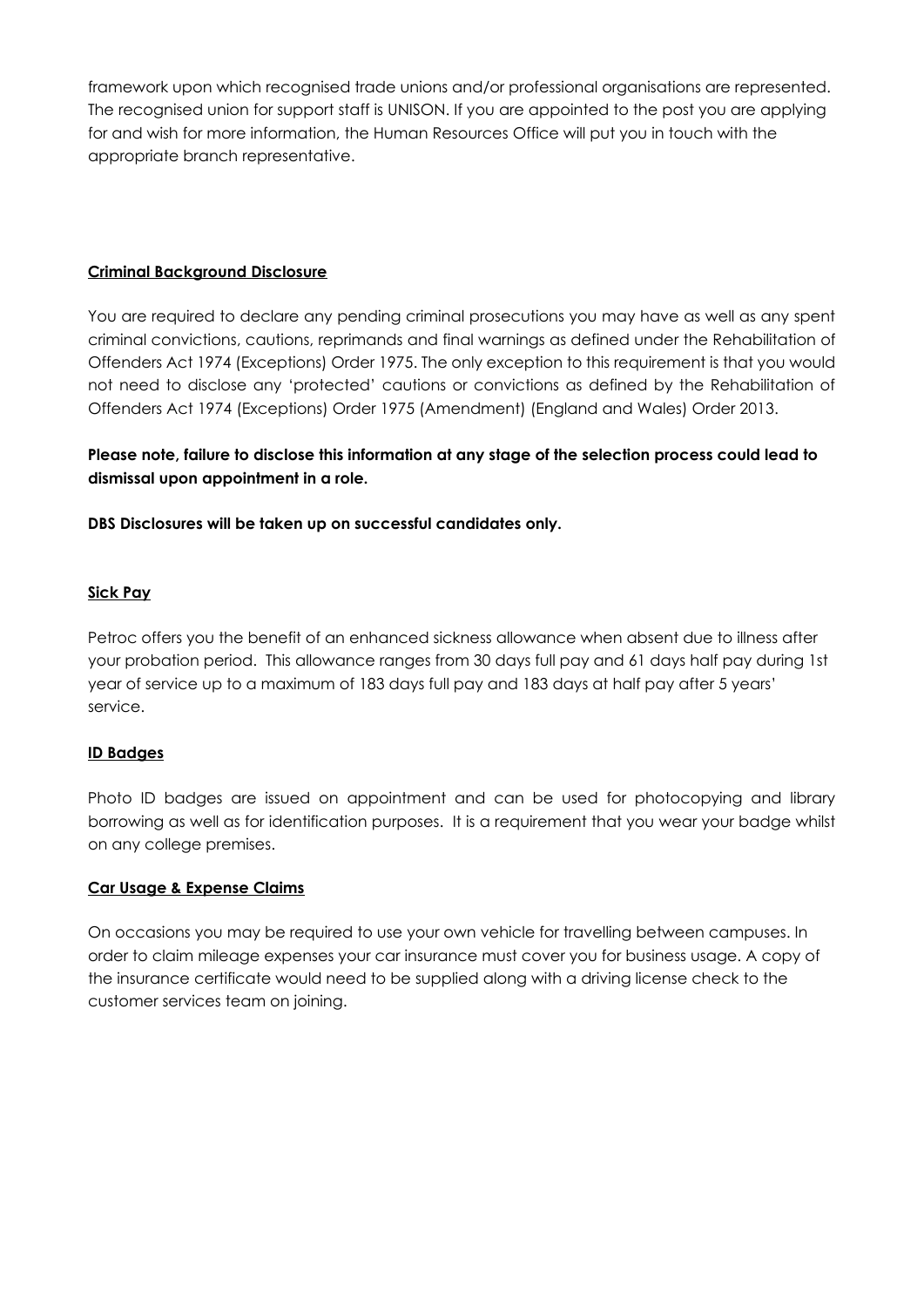

# **BUSINESS SUPPORT: ADMINISTRATIVE ASSISTANT (SUMMER BUSINESS SUPPORT TEAM 2022) BASED AT BARNSTAPLE CAMPUS**

**FULL TIME/TEMPORARY** 

| Name:             |                   | Date:  | February 2022     |
|-------------------|-------------------|--------|-------------------|
| Responsible to:   | Various           |        |                   |
| Direct Report(s): | Various           |        |                   |
| Links to:         | Various           |        |                   |
| Salary:           | £17,190 per annum | Hours: | 37 hours per week |

This job description is a current statement of the duties and tasks required of the post-holder concerned. The nature of the job description will change from time to time and its terms are always governed and overridden by the post-holder's Contract of Employment. The duties outlined in this document do not constitute a comprehensive or exclusive list and duties may be varied from time to time which do not change the general character of the job or level or responsibility entailed.

The College has an active Equal Opportunities, Diversity and Inclusion Policy, commitment to which is expected from all staff. Applicants are, therefore, invited from all suitably qualified people irrespective of disability, gender or race. In particular, applicants with a disability, if they wish to do so, may indicate on the application form details of their disability.

# **MAIN FUNCTION OF THE JOB**

- To provide appropriate administrative support to enable the business support teams to run efficiently and effectively under the supervision of the relevant team leader
- To provide all learners and visitors accessing the college with excellent customer service at all times, ensuring where appropriate that their needs are met and exceeded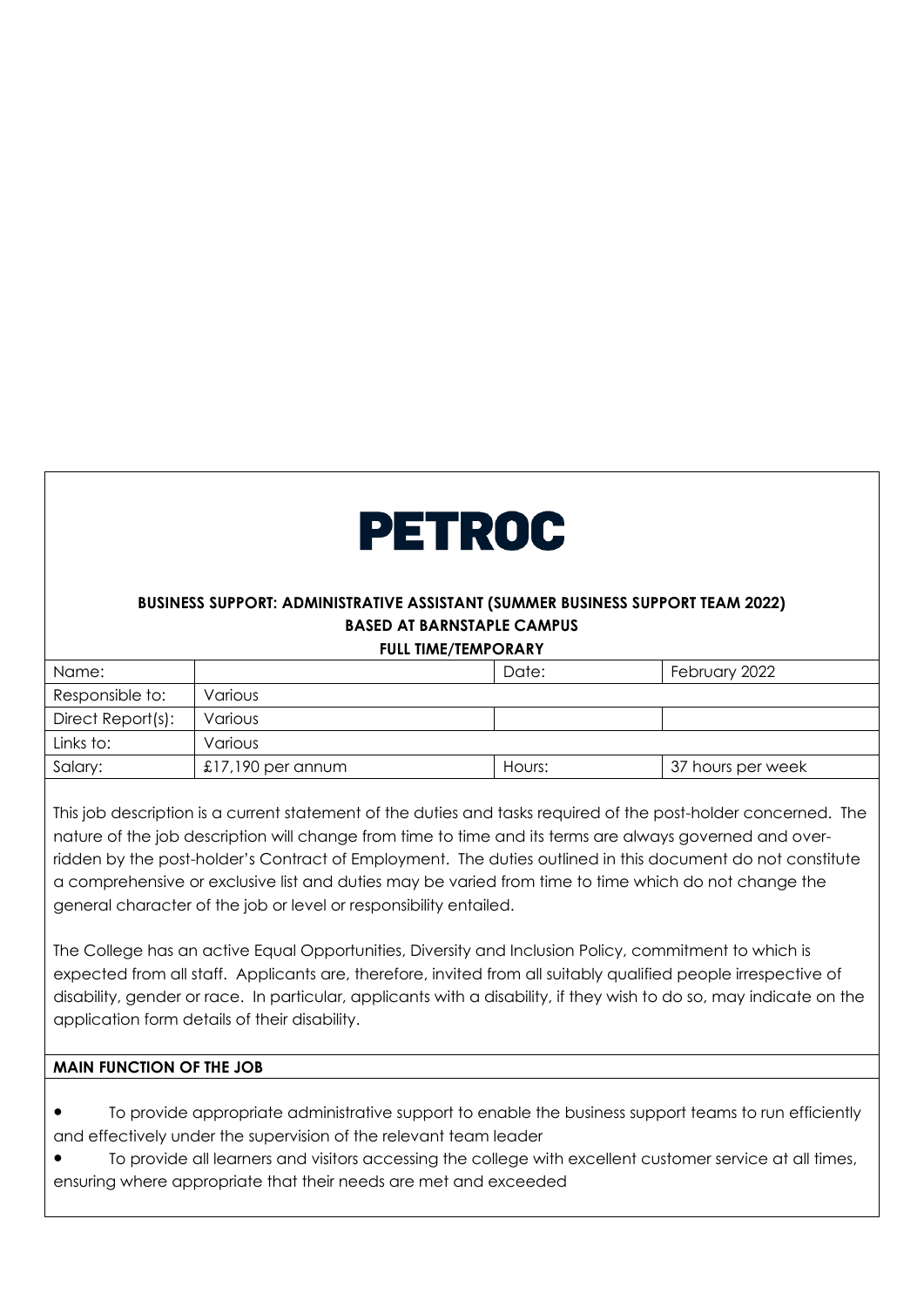# **MAIN DUTIES**

- To contact new learners via telephone to review course choice, check personal details, confirm predicted grades, organise interviews etc.
- To support with learner & employer data entry into required systems
- To maintain & update information on College systems
- To process uploaded learner documents (Photos for ID, GCSE results) and liaise with learners regarding suitability & proactively follow up with non compliance
- To enrol learners & attach to registers as required

● To provide customer service in person, telephone & via email to learners, parents & employers as required.

● To staff a GCSE helpline following the GCSE results day

To assist the business support teams to provide secretarial, administrative and financial support to the college and to assist with any work necessary in the smooth running of the business support teams To support with events such as induction, enrolment, results as required

# **Additional Duties:**

To undertake such additional duties as may be reasonably required commensurate with the level of responsibility within the College at the initial place of work or any other of the Colleges' campuses.

# **GENERAL REQUIREMENTS**

Petroc is committed to safeguarding and promoting the welfare of children, young people and vulnerable adults and expects all staff and volunteers to share this commitment. The College Recruitment and Selection Policy and Procedure seeks to support this agenda through the selection stages and pre-employment checks.

Petroc is committed to Equality and Diversity and promoting Equality and Diversity and expects all staff and volunteers to share this commitment. The College Recruitment and Selection Policy and Procedure seeks to support this agenda through ensuring that at all stages of recruitment and selection are non-discriminatory and individuals are employed or promoted regardless of gender, marital status, age, ethnic origin, religion or belief, sexual orientation, disability or previous criminal records.

Actively take part in the College probation and Performance Development Review processes.

Undertake such duties as may be reasonably required commensurate with the level of responsibility within the College at the initial place of work or any other of the College's sites.

# **APPLICATION**

# **All positions are subject to the completion of an Enhanced DBS Disclosure**

**Completed applications should be returned to staffrecruitment@petroc.ac.uk or to the Human Resources Office, Petroc, Old Sticklepath Hill, Barnstaple, Devon, EX31 2BQ by no later than the closing date on the website.**

**Applications received after this deadline will not be accepted.**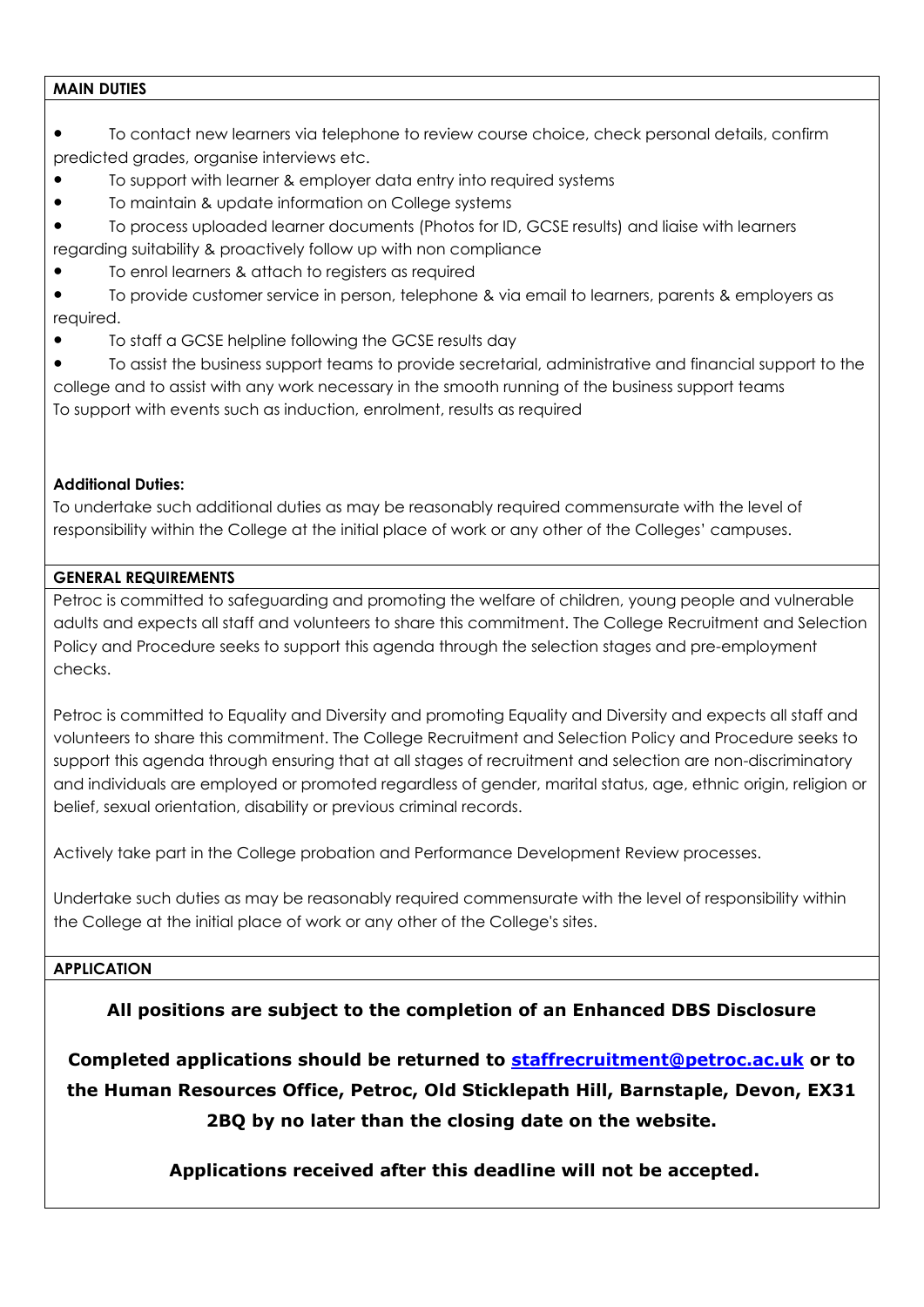# **If you have not been called for interview within three weeks of the closing date for this post, unfortunately you have not been successful on this occasion.**

# **PERSON SPECIFICATION**

| Criteria       |                                                                                                                                                                                                                                                                                                                                                                                                                                                                                                                                                                                                                                                                                                                                                                                                                                                                                                                                                                             | <b>How Evaluated</b> |           |
|----------------|-----------------------------------------------------------------------------------------------------------------------------------------------------------------------------------------------------------------------------------------------------------------------------------------------------------------------------------------------------------------------------------------------------------------------------------------------------------------------------------------------------------------------------------------------------------------------------------------------------------------------------------------------------------------------------------------------------------------------------------------------------------------------------------------------------------------------------------------------------------------------------------------------------------------------------------------------------------------------------|----------------------|-----------|
|                |                                                                                                                                                                                                                                                                                                                                                                                                                                                                                                                                                                                                                                                                                                                                                                                                                                                                                                                                                                             | <b>Application</b>   | Interview |
| Experience     | Essential:<br>Experience in a previous similar post<br>Excellent organisational /<br>administrative skills with a positive approach<br>to resolving administrative problems<br>Excellent literacy/numeracy skills,<br>underpinned by clear and confident<br>communication skills<br>Ability to work under pressure and<br>be flexible to the needs of the organisation<br>Excellent communication /<br>interpersonal skills<br>Competent in the use of Microsoft<br>Office - Word & Excel essential<br>Ability to work as part of a team with<br>the aim of providing the highest possible<br>standards in order to further the smooth and<br>efficient running of the administrative<br>service for the benefit of our learners<br>Ability to use initiative and make<br>decisions appropriately<br>A friendly and professional<br>approach to customers both face to face<br>and over the telephone<br>Good attention to detail & ability to<br>ensure accuracy with work | X                    | X         |
|                | Desirable:                                                                                                                                                                                                                                                                                                                                                                                                                                                                                                                                                                                                                                                                                                                                                                                                                                                                                                                                                                  | X                    |           |
| Qualifications | <b>Essential:</b><br>Minimum NVQ 2 in Administration or<br>equivalent ability                                                                                                                                                                                                                                                                                                                                                                                                                                                                                                                                                                                                                                                                                                                                                                                                                                                                                               | X                    |           |
|                | Desirable:<br>Level 2 qualification (ECDL) or<br>equivalent ability                                                                                                                                                                                                                                                                                                                                                                                                                                                                                                                                                                                                                                                                                                                                                                                                                                                                                                         | X                    |           |
|                | Communicates clearly and with<br>confidence to a wide range of people.<br>Articulates understanding and gains support<br>from others                                                                                                                                                                                                                                                                                                                                                                                                                                                                                                                                                                                                                                                                                                                                                                                                                                        | X                    | X         |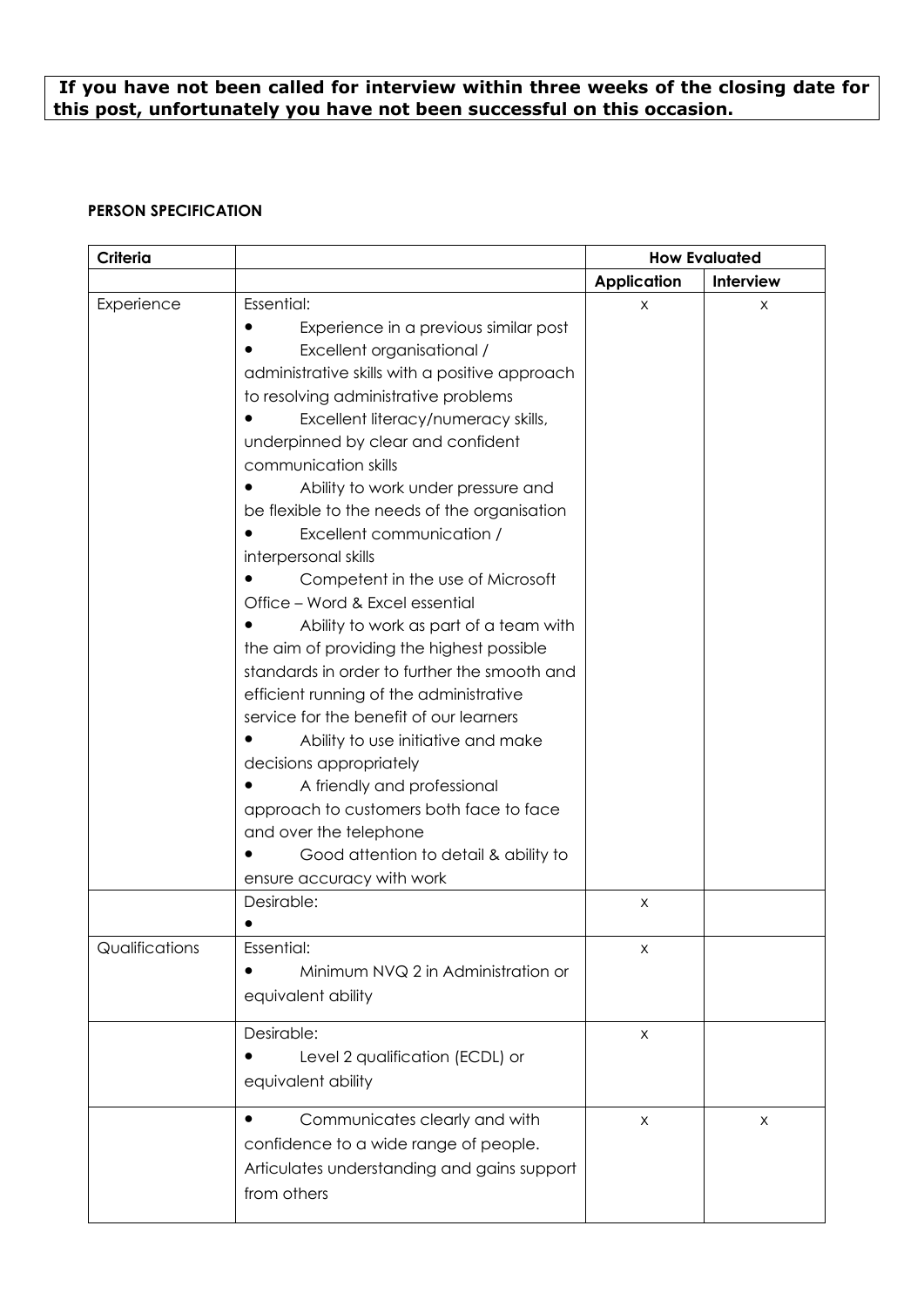| <b>Business Support</b><br><b>Behaviours</b> | The ability to anticipate, prepare,<br>$\bullet$<br>respond and adapt to sudden and<br>incremental changes. Has an acceptance<br>of reality, core values align with the college,<br>ability to improvise<br>Enjoys working hard, is action<br>orientated and full of energy for tasks they<br>see as challenging. Not fearful of acting<br>with a minimum of planning, seizes more<br>opportunities than others<br>Takes the initiative, makes decisions<br>and takes responsibility for actions in<br>support of department / faculty and wider<br>college. Has an eye to the future and able<br>to align personal and department / faculty<br>aspirations to the overall strategic direction.<br>Develops ideas, adds values and seeks<br>opportunities for leadership<br>Looks forward to the broadest<br>possible view of an issue / challenge, has<br>broad-ranging personal and business |   |
|----------------------------------------------|------------------------------------------------------------------------------------------------------------------------------------------------------------------------------------------------------------------------------------------------------------------------------------------------------------------------------------------------------------------------------------------------------------------------------------------------------------------------------------------------------------------------------------------------------------------------------------------------------------------------------------------------------------------------------------------------------------------------------------------------------------------------------------------------------------------------------------------------------------------------------------------------|---|
|                                              | interests and pursuits, can easily pose future<br>scenarios, can think cross college, can<br>discuss multiple aspects and impacts of<br>issues and project them into the future<br>The use of digital technology to<br>develop and transform the engagement of<br>others                                                                                                                                                                                                                                                                                                                                                                                                                                                                                                                                                                                                                       |   |
| College values                               | Respect - to embrace differences,<br>respect the values, ideas and beliefs of<br>others and renew our own values through<br>discussion and exploration.<br>Community - to believe in<br>community, the ability to do more together,<br>the mutual commitments that hold people<br>together, and in responsibility beyond one's<br>own self-interest<br>Empowerment - to create an<br>educational environment that empowers<br>learners and staff to exceed their own<br>expectations and enables them to shape<br>the future of our world                                                                                                                                                                                                                                                                                                                                                      | X |
| Mandatory<br>requirements                    | Essential:<br>Commitment to safeguarding and<br>Keeping Children Safe in Education                                                                                                                                                                                                                                                                                                                                                                                                                                                                                                                                                                                                                                                                                                                                                                                                             | X |